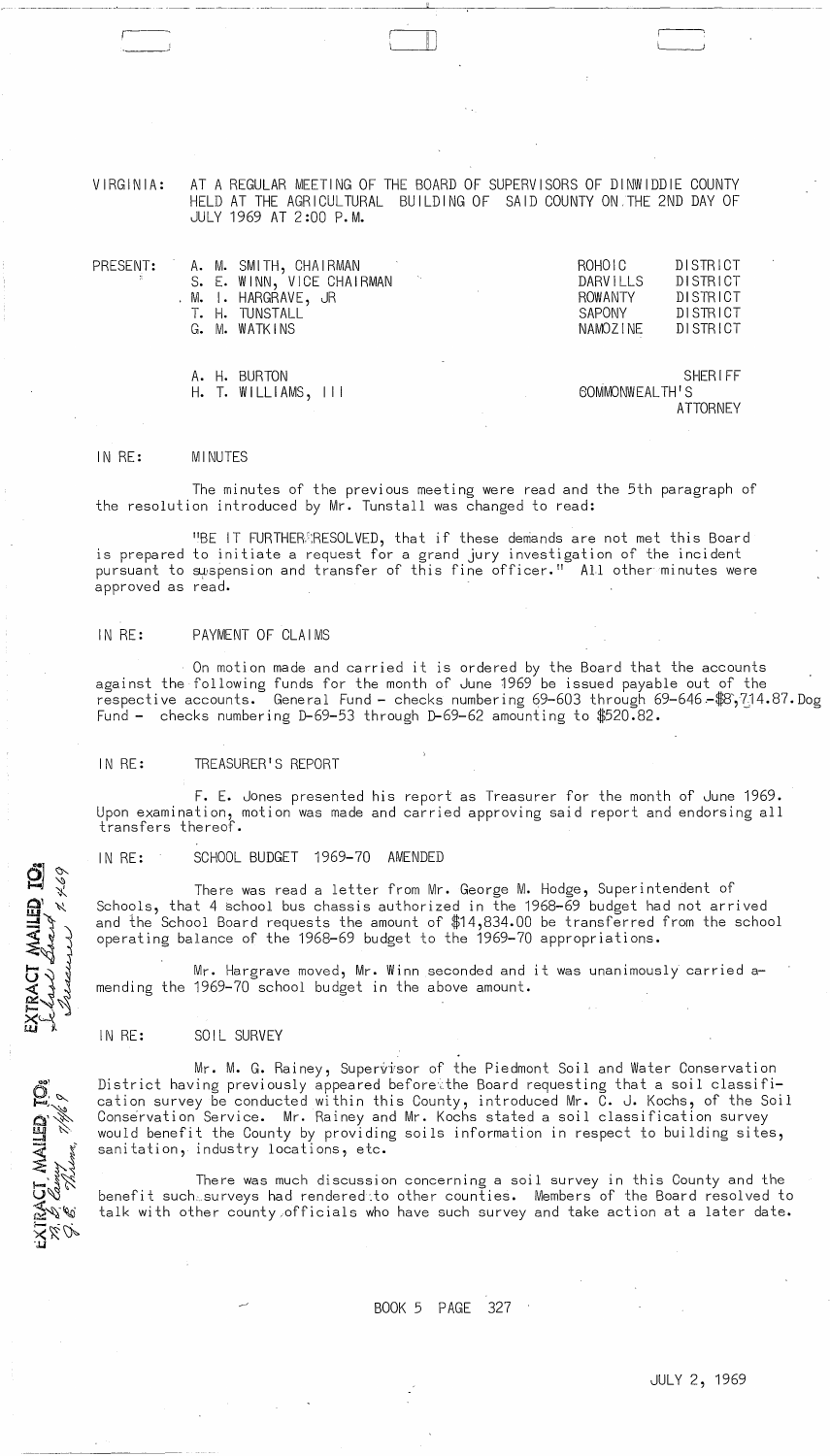IN RE: 4-WAY STOP SIGN AT DEFENSE ROADAAND SQUIRREL LEVEL ROAD.

There was discussion concerning a request to erect 4-way stop signs at Defense Road and Squirrel Level Road. This matter was discussed with the Highway Resident Engineer and Mr. Tunstall moved this Board request the Highway Department to study and consider the erection of 4-way stop signs at the intersection. Mr. Winn seconded. The motion carried, all members voting "aye". It was further noticed this intersection involves a road owned and maintained by the National Park Service. Mr. Hargrave moved the National Park Service be requested to study the intersection in conjunction with the Highway Department and take all necessary precautions to reduce<br>the accident hazzard at this location. Mr. Winn seconded. The motion carried, all the accident hazzard at this location. Mr. Winn seconded. members voting "aye".

 $\mathbf{X}_2$ .

"'~ ~

1<br>141<br>141

 $\equiv$  3.1

 $\leq$ 

*r •• "*  $\mathbf{P}_\mathbb{N}$  $\mathbf{a} \vee \mathbf{a}$ 

 $\sum_{i=1}^{\infty}$  $\sum\limits_{i=1}^N\ell_i$ 

~~

 $\mathbf{S}$ 

IN RE: REZONING APPLICATION - R. L. BOWMAN, III - APPROVED

This being the date and time set to hold a public hearing as advertised in the Progress-Index on June 19th and 25th to consider-an application submitted by Mr. R. L. Bowman, III and others per his application dated April 29, 1969 to amend the zoning ordinance to change certain parcels of land adjacent to Duncan Road and US 1 to a Business B-2 General classification. It appeared to the Board the Planning Commission'unanimously recommended approval on June 16, 1969 and no one appeared to offer objection to such amendment.

Upon motion of Mr. <sup>H</sup>argrave seconded by Mr. Tunstall and carried,the Board accepted the recommendation of the Planning Commission . and resolved to amend the zoning ordinance as requested,all parcels requested in the application to be Business B-2 General and the Zoning Administrator was directed to make these changes on the zoning maps.

IN RE: REZONING APPLICATION - L. C. BRUGH

 $\mathbf{g} \geqslant \frac{\sqrt{2}}{2}$  the  $\mathbf{z}^{c}$ This being the time and date set as advertised in the Progress-Index June 19th and 25th to consider the application of L. C. Brugh and others to amend the zoning ordinance to reclassify their land adjacent to US 1 and 226 to a Business B-2 General classification. It appeared to the Board that the Planning Commission recommended on June 16th that this application be approved. It was noted that no one appeared to oppose such rezoning.

 $\mathbf{g}_\mathscr{L}$   $\sim$   $^{10}$ Mr. Winn moved, Mr. Hargrave seconded and it was unanimously carried amending the zoning ordinance as requested, all parcels requested in the application to be Business B-2 General and the Zoning Administrator was directed to make these changes on the zoning maps.

**dlk** g دبه<br>مع IN RE:

 $\mathbb{R}$   $\mathbb{R}$ 

 $XIRAGI$ <br> $P=$   $R$ , the  $\ll_{\kappa_{\gamma'}}$ 

**MAILED** 

DENBEIGH STREET - ROBERT A. WALLACE - ROADVIEWERS REPORT

 $\begin{array}{c} \begin{array}{c} \text{if } \\ \text{if } \\ \text{if } \\ \text{if } \\ \text{if } \\ \text{if } \\ \text{if } \\ \text{if } \\ \text{if } \\ \text{if } \\ \text{if } \\ \text{if } \\ \text{if } \\ \text{if } \\ \text{if } \\ \text{if } \\ \text{if } \\ \text{if } \\ \text{if } \\ \text{if } \\ \text{if } \\ \text{if } \\ \text{if } \\ \text{if } \\ \text{if } \\ \text{if } \\ \text{if } \\ \text{if } \\ \text{if } \\ \text{if } \\ \text{if } \\ \text{if } \\ \text{if } \\ \text{if } \\ \text$ N has been dedicated by deed dated June 20, 1200 In beed Book 137, Page<br>Book 7 Page 84 dated June 28, 1968. Mr. Tunstall seconded. Motion of<br>  $\frac{3}{2}$  **...**<br> **10** IN RE: McKISSICM'S ROAD - RURAL ADDITION TO SECONDARY SYST Mr. Robert A. Wallace appeared before the Board concerning the Roadviewers report of May 6,1969 in respect to Denbeigh Street and acted upon by this Board June 4, 1969. Mr. Wallace had previously talked to the Board concerning same and he believes the Roadviewers Report should not requi resale of the last 2 houses as a prerequisite to acceptance of this road within the Secondary System. Mr. Wallace stated the second 1 acre lot had been~sold and he feels the road should be accepted to this point. Mr. Winn moved the action approving the recommendation of the Roadviewers report pertaining to Denbeigh Street be rescinded and to substitute in lieu of that portion that the Board of Supervisors recommend to the Highway Department ,that Denbeigh Street be taken into the Secondary System as a rural addition as a 50' right-of-way has been dedicatedby deed dated June 28, 1968 in Deed Book 137, Page 68, and Plat  $\,$ Book 7 Page 84 dated June 28, 1968. Mr. Tunstall seconded. Motion carried.

 $\mathbf{Q}$  $\ddot{\mathbf{w}}$   $\ddot{\mathbf{w}}$   $\ddot{\mathbf{w}}$   $\ddot{\mathbf{w}}$  are The Board of Supervisors of Dinwiddie County having reviewed the Board of  $\sum_{k=1}^{\infty}$   $\sum_{k=1}^{\infty}$  Viewers report of May 7, 1968, of a certain road in Dinwiddie County known as McKissick's  $\mathbf{G} \$  . Road, beginning at a point on Route 644, 0.10 mile east of Route 40, running in a  $\vec{z}$  , northerly direction 0.70 mile to dead end.

 $\sqrt[3]{\mathbb{Q}}$  . WHEREAS, the Board of Supervisors of Dinwiddie County concurs in the  $\bf 5\%$  Board of Viewers report of May 7, 1968, and hereby request the Virginia Department of  $\widetilde{\mathbb{R}}$   $\widetilde{\mathbb{R}}$  Highways to take into the State's Secondary System of Roads, this rural addition, since<br>. it appearing to the Board that a 50' right⇒of-way is duly platted and recorded in Deed  $\delta$  Book 132, Page 372, dated August 24, 1967.

.. -::::-, ---1 -~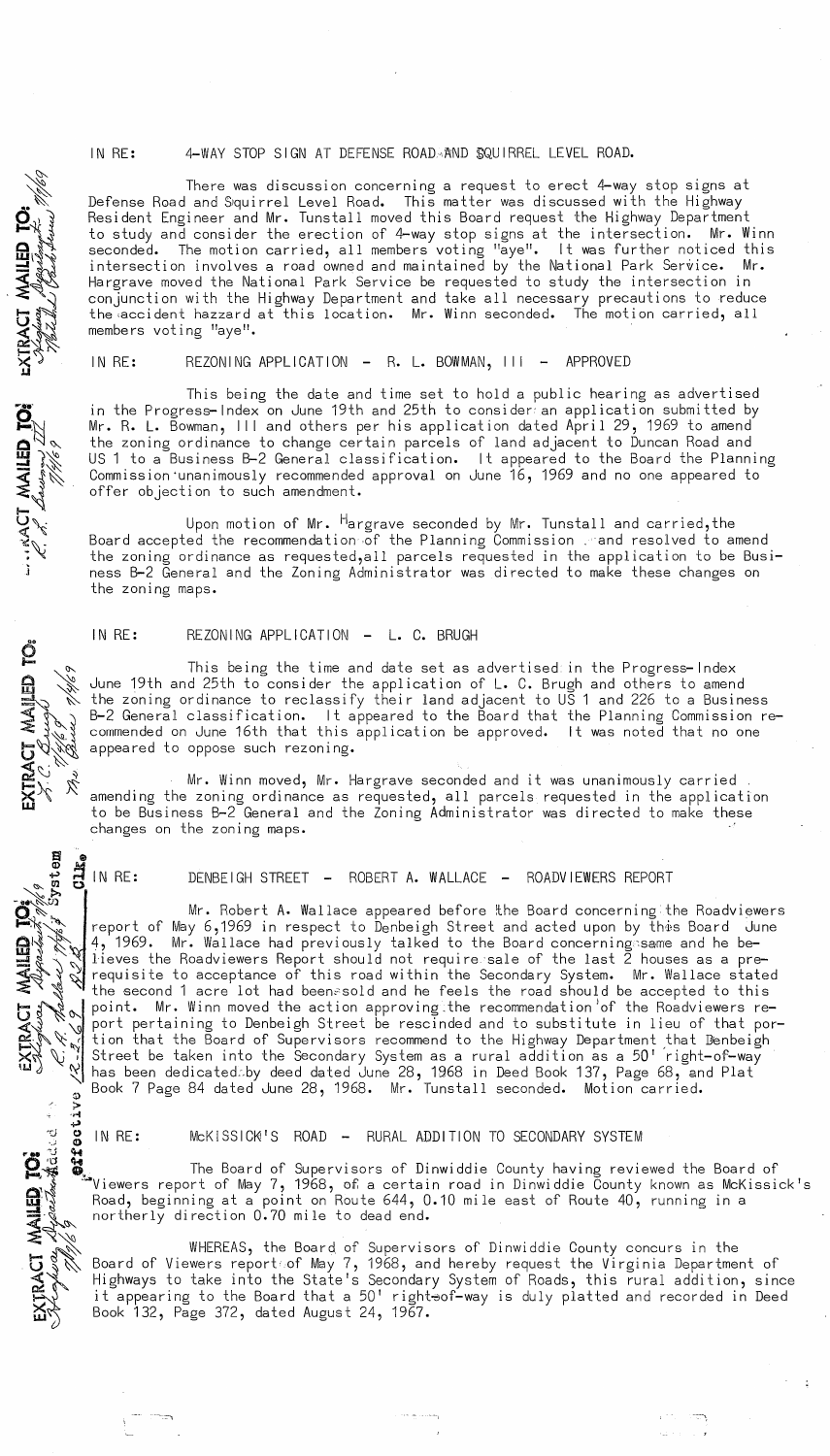## IN RE: SHERIFF'S DEPARTMENT AUTHORIZATION OF VEHICLES

~~~-- ~- ,\_.\_--- "

Bids for the purchase of 2 automobiles for the Sheriff's Department were received from the following dealers: Master Chevrolet - 1969 Chevrolet - 4-door sedan Biscayne - \$2,681.50 each. Dinwiddie Motor Company - 1969 Ford Galaxie 500 - 4-door sedan - \$3,063.00 each.

After consideration of the two proposals Mr. Watkins moved that 2 1969 Chevrolet's be purchased from Master Chevrolet per their proposals submitted. Mr. Winn seconded. Motion carried. The Sheriff was authorized to accept delivery of these vehicles and purchase radios and related equipment.

ACT MAILED TOS

TRACT MAILED TO:

EXTRACT MAILED TO:

extract mailed to

**CETIVAL** 

IN RE:  $A_2$  H. BURTON - ELECTED BOARD OF DIRECTORS - NATIONAL SHERIFF'S  $\ddot{\hspace{1cm}}$ 

It was reported'"to the Board that Dinwiddie County Sheriff, A. H. Burton has been elected to the Board of Directors of the National Sheriff's  $\zeta$  :: Association. Members of the Board recognized this achievement and wished Sheriff Burton success in his venture.

### IN RE: LANDFILL LEASE

The Executive Secretary reported<sub>28</sub> landfill site is available 3 miles west of McKenney at a lease price of  $25.00$  per acre per year; and requested authority to enter into a lease agreement, terms of which will be similar to the existing landfill leases and authority to accept bids on clearing and excavating site.

Mr. Tunstall moved, Mr. Winn seconded and it was unanimously carried authorizing the Executive Secretary to proceed with negotiations for the clearing and excavating. and leasing.

IN RE: COMMISSION OF GAME & INLAND FISHERIES - PUBLIC BOAT DOCK

The Secretary reported~there had been complaints concerning an accumulation of trash and debris at the South end of the Brassfield Dam on the land leased from the Water Authority by the Commission of Game & Inland Fisheries. The Board discussed their agreement to provide twash collection to the site provided the Commission built a boat ramp, consession stand and sanitary facilities. The Board wasinformed that no construction was under way and that plans placed out for bids did not include a con8ession stand nor sanitary facilities.

The Executive Secretary was directed to obtain personnel to pick up trash one time and contact the Commission concerning their agreement of April 3, 1968.

IN RE: GRAND JURY INVESTIGATION REQUESTED

Mr. Tunstall reminded the Board of the resolution:sadopted June 18, 1969 concerning the transfers and withholding of allowances of State Trooper Ronald C. Keith., Mr. Tunstall moved that this Board request a Grand Jury investigation of the action pertaining to the transfer of Trooper Keith. Mr. Winn seconded. The motion carried, all members voting "aye".

The Executive Secretary was directed to notify the proper persons of this request by the Board.

IN RE: SHERIFF'S DEPARTMENT - ADDITIONAL DEPUTIES & INVESTIGATOR

Sheriff Burton informed the Board that 2 additional deputies and one investigator had been hired by his department. Mr. Claude Mann and Mr. Thomas V. Payne III, began work July 1, 1969 and Mr. James E. Lewis will begin on July 15th.

The Board was also informed of the resignation of Deputy Sheriff, Robert E. Boyce, effective June 30, 1969.

BOOK 5 PAGE 328